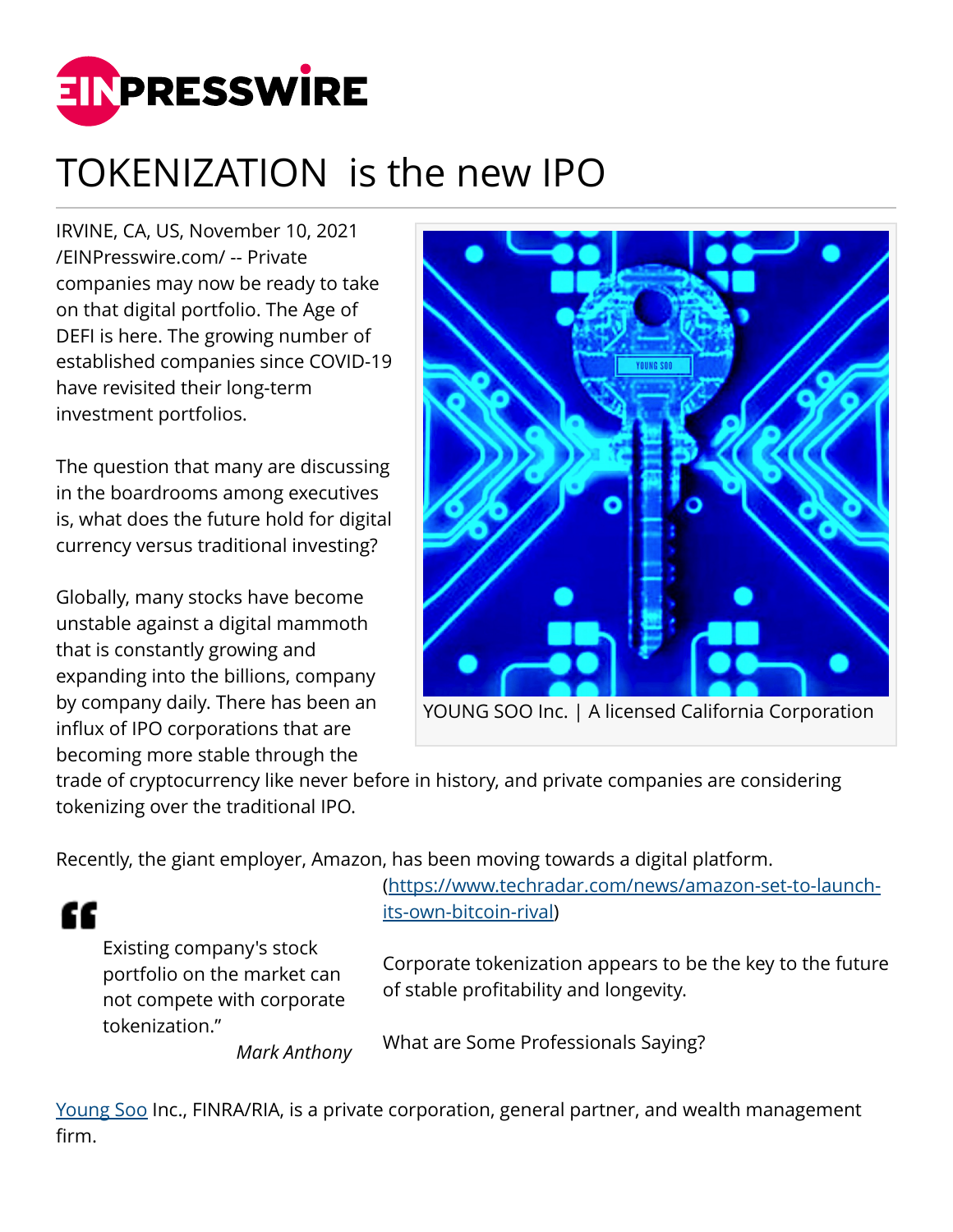Mark Anthony was recently interviewed by a major casino in California and shared with the President, Chairman, and board members how the footprint of corporate tokenization is growing rapidly.

The global facts are astonishing when reviewing the tokenization process, statistics, and facts.

"No current company stock portfolio on the market can compete with corporate tokenization." Mark Anthony

Corporate tokenization is not a fit for every company, but the executives that have explored this vertical option tend to find tokenization less time-consuming and more profitable for the future.

Some Steps to Take When Considering Tokenization:

- 1. Asset Choosing
- 2. Tokenization Strategy for the Corporation
- 3. Token Economics
- 4. Technical Pre-requisites
- 5. Legal Pre-requisites

Additionally, five more categories provide the road map to a private, profitable corporate token over the traditional IPO's.

Free Information:

Young Soo Inc. offers a 30-minute free consultation at their office in Irvine, CA., or by Zoom call.

Send an inquiry to Young Soo Inc. to schedule your assessment.

EMAIL: info@youngsooinv.com WEB: [www.youngsooinv.com](http://www.youngsooinv.com)

Helen Perry THR33LAND ENTERPRISES +1 404-665-3467 hp@thr33land.com Visit us on social media: [Facebook](https://www.facebook.com/thr33land) **[Twitter](https://www.twitter.com/thr33land)** [LinkedIn](https://linkedin.com/in/helen-perry-7aa170209)